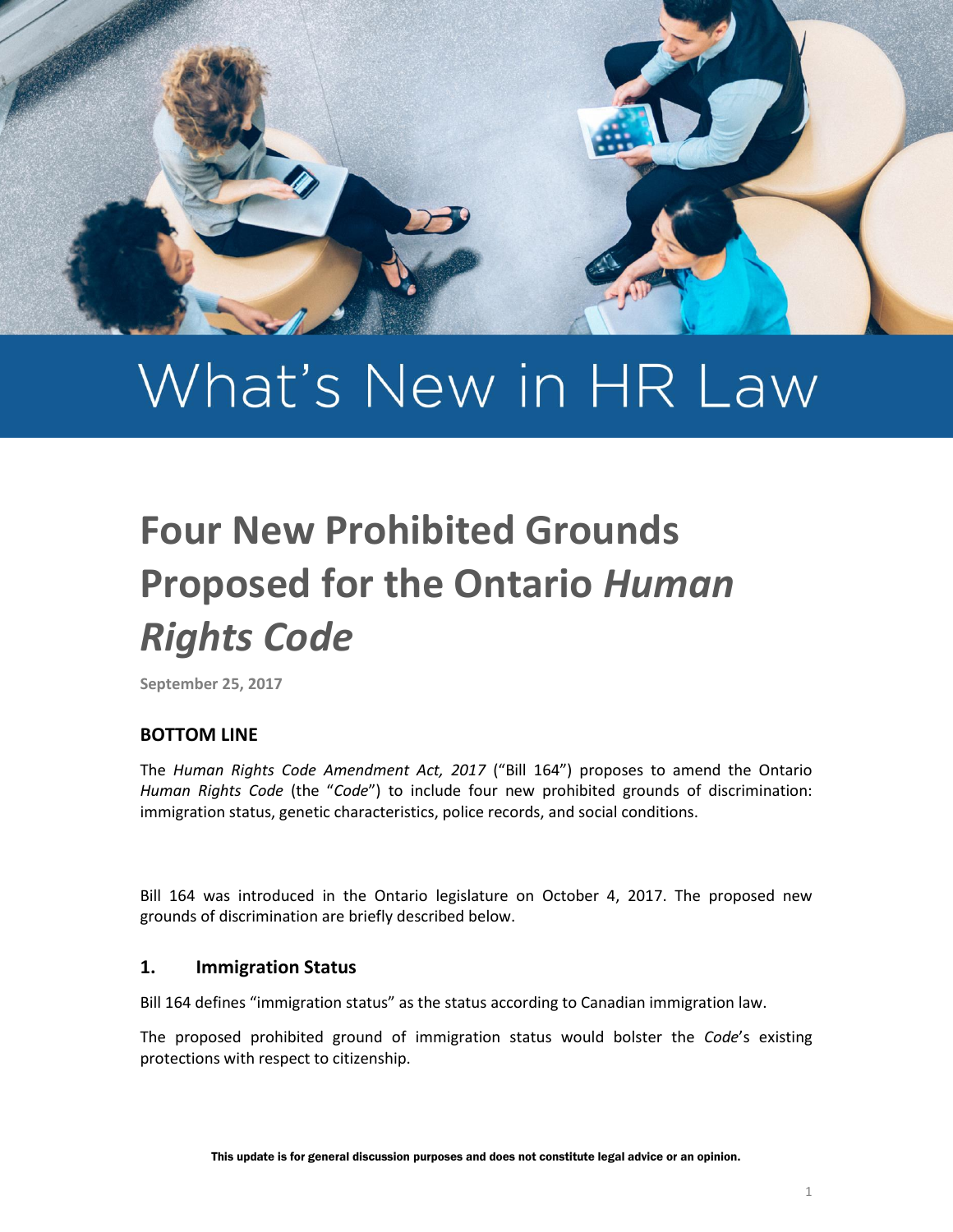### **2. Genetic Characteristics**

Bill 164 proposes to give individuals the right to equal treatment without discrimination even if they refuse to undergo a genetic test or refuse to disclose, or authorize the disclosure of, the results of a genetic test.

Adding "genetic characteristics" as a prohibited ground of discrimination would align the Ontario *Human Rights Code* with the *Canadian Human Rights Act*, which was amended in May 2017 to provide similar protections.

It is believed that the prohibited ground of genetic characteristics would protect individuals from discrimination or harassment on the basis of medical conditions that they have or will have.

#### **3. Police Records**

Bill 164 defines "police records" as charges and convictions, with or without a record suspension, and any police records, including records of a person's contact with police.

The prohibited ground of police records would replace the existing prohibited ground of "record of offences," thereby providing broader human rights protection for people who have come into contact with the police. This amendment also complements recent government efforts to end arbitrary police carding.

#### **4. Social Conditions**

Bill 164 defines "social condition" as social or economic disadvantage that results from:

- (a) employment status;
- (b) source or level of income;
- (c) housing status, including homelessness;
- (d) level of education; or
- (e) any other circumstance similar to those mentioned in (a), (b), (c), and (d).

The addition of social conditions as a prohibited ground would likely provide enhanced human rights protection for individuals who experience poverty, unemployment, and homelessness.

#### **Check the Box**

The Ontario Human Rights Commission has publicly endorsed the proposed amendments under Bill 164. However, Bill 164 must move through the second and third reading stages before the amendments are incorporated into the *Code*. The second reading of Bill 164 is scheduled for October 26, 2017.

If Bill 164 becomes law, employers must ensure that the workplace is free from discrimination and harassment with respect to the new prohibited grounds.